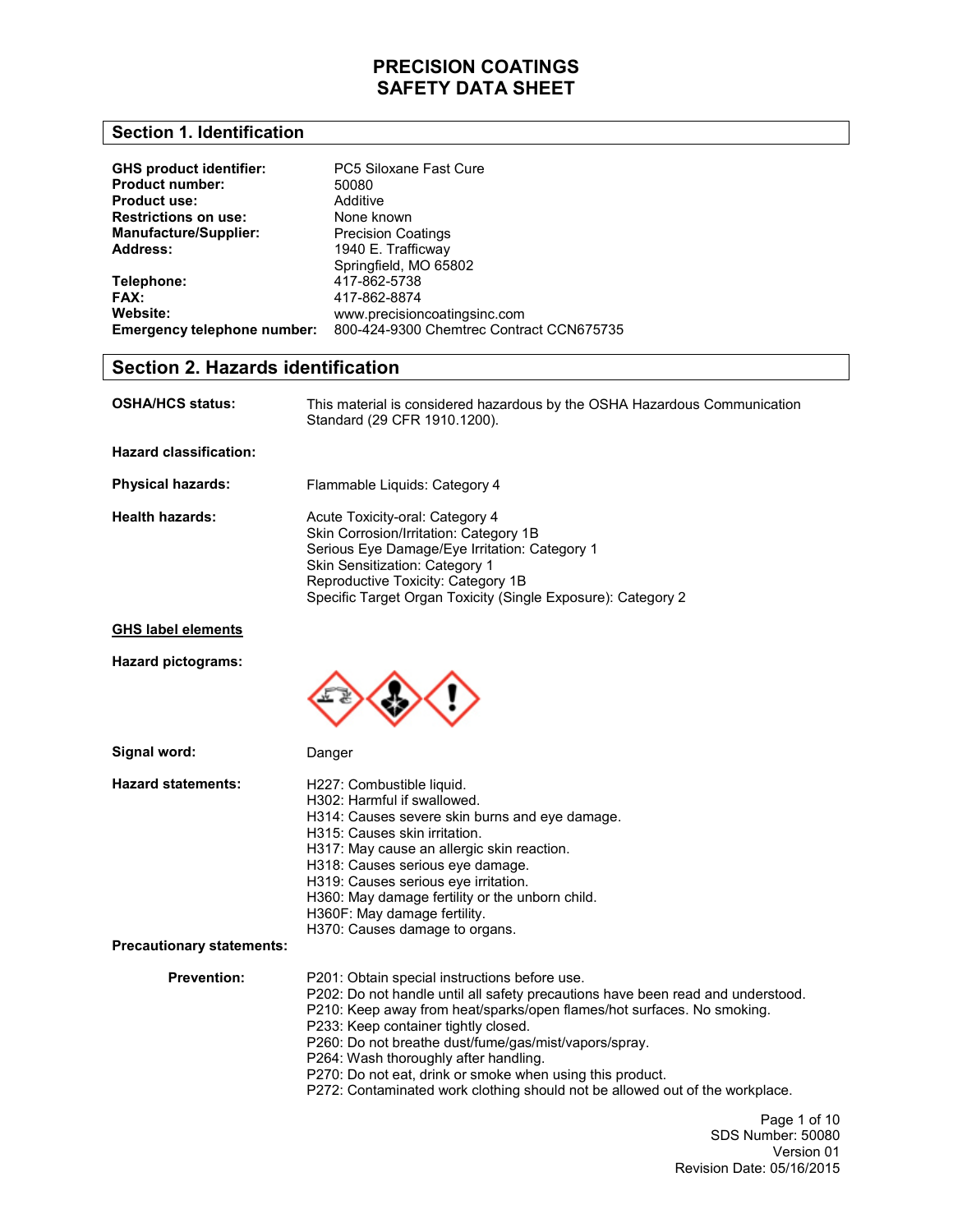|                                               | P280: Wear protective gloves/protective clothing/eye protection/face protection.<br>P281: Use personal protective equipment as required.                                                                                                                                                                                                                                                                                                                                                                                                                                                                                                                                                                                                                                                                                                                                                                                                                                                                                                                      |
|-----------------------------------------------|---------------------------------------------------------------------------------------------------------------------------------------------------------------------------------------------------------------------------------------------------------------------------------------------------------------------------------------------------------------------------------------------------------------------------------------------------------------------------------------------------------------------------------------------------------------------------------------------------------------------------------------------------------------------------------------------------------------------------------------------------------------------------------------------------------------------------------------------------------------------------------------------------------------------------------------------------------------------------------------------------------------------------------------------------------------|
| Response:                                     | P301+P330+P331+P310: IF SWALLOWED: Rinse mouth. Do NOT induce vomiting.<br>Immediately call a POISON CENTER or doctor/physician.<br>P303+P361+P353+P310: IF ON SKIN (or hair): Remove/Take off immediately all<br>contaminated clothing. Rinse skin with water/shower. Immediately call a POISON<br>CENTER or doctor/physician.<br>P302+P352+P333+P313: IF ON SKIN: Wash with plenty of water/soap. If skin<br>irritation or rash occurs: Get medical advice/attention.<br>P304+P340+P310: IF INHALED: Remove person to fresh air and keep at rest in a<br>position comfortable for breathing. Immediately call a POISON CENTER or<br>doctor/physician.<br>P305+P351+P338+P310: IF IN EYES: Rinse cautiously with water for several<br>minutes. Remove contact lenses, if present and east to do. Continue rinsing.<br>Immediately call a POISON CENTER or doctor/physician.<br>P308+P313: IF exposed or concerned: Get medical advice/attention.<br>P314: Get medical advice/attention if you feel unwell.<br>P363: Wash contaminated clothing before reuse. |
| Storage:                                      | P403+P233: Store in a well-ventilated place. Keep container tightly closed.<br>P235: Keep cool.<br>P405: Store locked up.                                                                                                                                                                                                                                                                                                                                                                                                                                                                                                                                                                                                                                                                                                                                                                                                                                                                                                                                     |
| Disposal:                                     | P501: Dispose of contents/container to an appropriate treatment and disposal facility<br>in accordance with applicable laws and regulations, and product characteristics at<br>time of disposal.                                                                                                                                                                                                                                                                                                                                                                                                                                                                                                                                                                                                                                                                                                                                                                                                                                                              |
| Hazard(s) not otherwise<br>classified (HNOC): | None known.                                                                                                                                                                                                                                                                                                                                                                                                                                                                                                                                                                                                                                                                                                                                                                                                                                                                                                                                                                                                                                                   |

# **Section 3. Composition / Information on Ingredients**

| <b>Components</b>                                  | CAS#       | <b>Percent</b> |
|----------------------------------------------------|------------|----------------|
| 1-propanamine, 3-(triethoxysilyl)-                 | 919-30-2   | $35 - 50$      |
| 3-(trimethoxysilyl)propylamine                     | 13822-56-5 | $35 - 50$      |
| Propanoic acid, 3-(trimethoxysilyl)-, methyl ester | 76301-00-3 | $0.5 - 2.5$    |
| Ethanol                                            | 64-17-5    | <1             |
| Methanol                                           | 67-56-1    | <1             |

## **Section 4. First aid measures**

| <b>Eve Contact:</b>  | Get medical attention immediately. Call a poison center or physician. Immediately flush<br>eyes with plenty of water, occasionally lifting the upper and lower eyelids. Check for and<br>remove any contact lenses. Continue to rinse for at least 10 minutes. Chemical burns must<br>be treated promptly by a physician.                                                                                                                                                                                                                                                |
|----------------------|--------------------------------------------------------------------------------------------------------------------------------------------------------------------------------------------------------------------------------------------------------------------------------------------------------------------------------------------------------------------------------------------------------------------------------------------------------------------------------------------------------------------------------------------------------------------------|
| <b>Skin Contact:</b> | Get medical attention immediately. Call a poison center or physician. Wash with plenty of<br>soap and water. Remove contaminated clothing and shoes. Wash contaminated clothing<br>thoroughly wit water before removing it, or wear gloves. Continue to rinse for at least 10<br>minutes. Chemical burns must be treated promptly by a physician. In the event of any<br>complaints or symptoms, avoid further exposure. Wash clothing before reuse. Clean shoes<br>thoroughly before reuse.                                                                             |
| Inhalation:          | Get medical attention immediately. Call a poison center or physician. Remove victim to<br>fresh air and keep at rest in a position comfortable for breathing. If it is suspected that<br>fumes are still present, the rescuer should wear an appropriate mask of self-contained<br>breathing apparatus. If not breathing, if breathing is irregular or if respiratory arrest occurs,<br>provide artificial respiration or oxygen by trained personnel. It may be dangerous to the<br>person providing aid to give mouth-to-mouth resuscitation. If unconscious, place in |
|                      | Page 2 of 10<br>SDS Number: 50080<br>Version 01                                                                                                                                                                                                                                                                                                                                                                                                                                                                                                                          |

Revision Date: 05/16/2015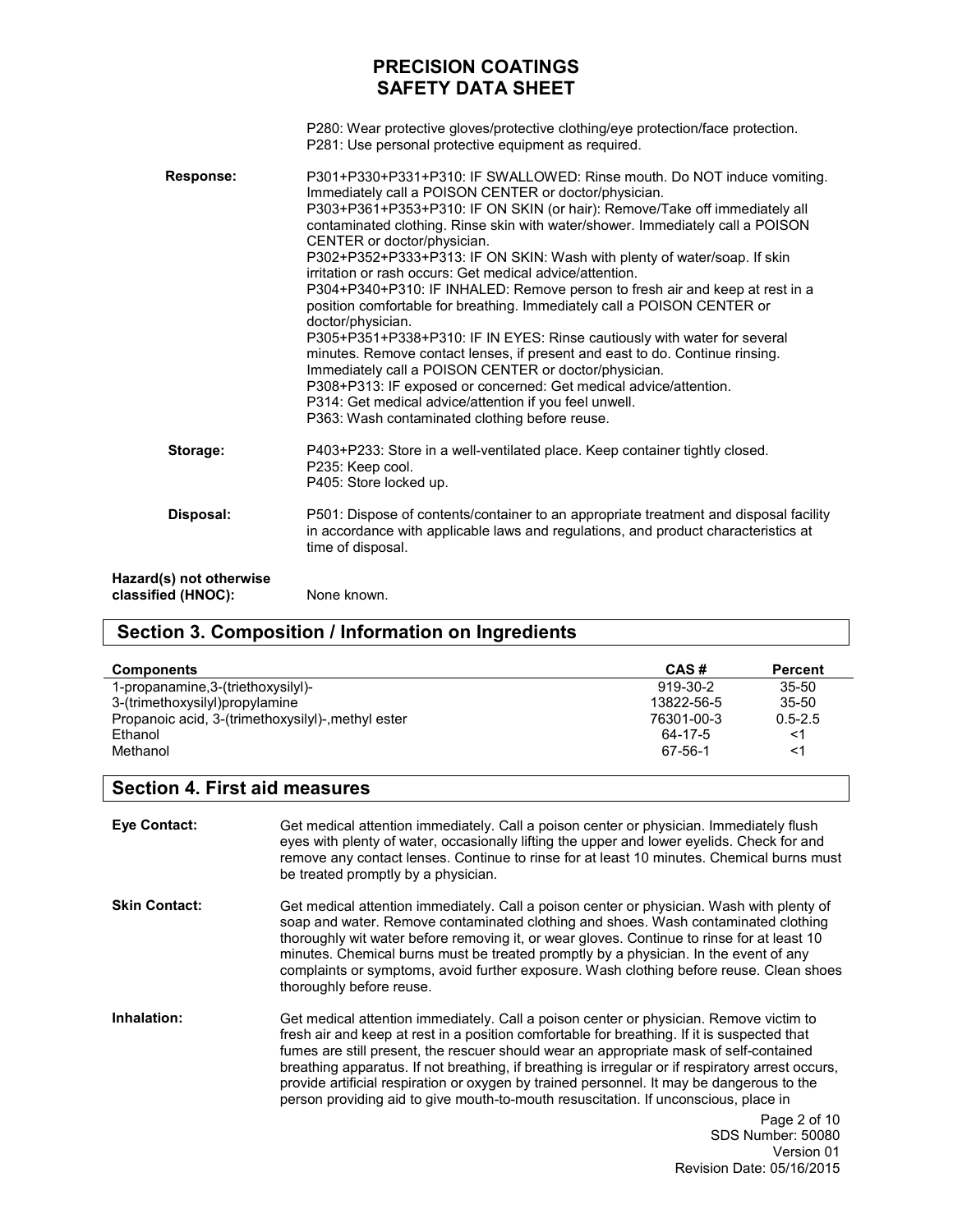recovery position and get medical attention immediately. Maintain an open airway. Loosen tight clothing such as a collar, tie, belt or waistband.

**Ingestion:**  Get medical attention immediately. Call a poison center or physician. Wash out mouth with water. Remove victim to fresh air and keep at rest in a position comfortable for breathing. If material has been swallowed and the exposed person is conscious, give small quantities of water to drink. Do not induce vomiting unless directed to do so by medical personnel. If vomiting occurs, the head should be kept low so that vomit does not enter the lungs. Chemical burns must be treated promptly by a physician. Never give anything by mouth to an unconscious person. If unconscious, place in recovery position and get medical attention immediately. Maintain an open airway. Loosen tight clothing such as a collar, tie, belt or waistband.

| Indication of<br>immediate medical<br>attention and special<br>treatment needed, if<br>necessary |                                                                                                                                                                                                                                                                                                                                                                                                                     |
|--------------------------------------------------------------------------------------------------|---------------------------------------------------------------------------------------------------------------------------------------------------------------------------------------------------------------------------------------------------------------------------------------------------------------------------------------------------------------------------------------------------------------------|
| Notes to physician:                                                                              | In case of inhalation of decomposition products in a fire, symptoms may delayed. The<br>exposed person may need to be kept under medical surveillance for 48 hours.                                                                                                                                                                                                                                                 |
| <b>Specific treatments:</b>                                                                      | No specific treatment.                                                                                                                                                                                                                                                                                                                                                                                              |
| <b>Protection of first-</b><br>aiders:                                                           | No action shall be taken involving any personal risk or without suitable training. If it is<br>suspected that gas or vapor is still present, the rescuer should wear an appropriate mask<br>or self-contained breathing apparatus. It may be dangerous to the person providing aid to<br>give mouth-to-mouth resuscitation. Wash contaminated clothing thoroughly with water<br>before removing it, or wear gloves. |

### **Section 5. Fire-fighting measures**

| Suitable extinguishing media:                             | Use dry chemical, carbon dioxide, water spray (fog) or foam.                                                                                                                                                                                                                                                                                                                                                                                                  |
|-----------------------------------------------------------|---------------------------------------------------------------------------------------------------------------------------------------------------------------------------------------------------------------------------------------------------------------------------------------------------------------------------------------------------------------------------------------------------------------------------------------------------------------|
| Unsuitable extinguishing<br>media:                        | Do not use water jet.                                                                                                                                                                                                                                                                                                                                                                                                                                         |
| Special hazards arising from<br>the substance or mixture: | Combustible liquid. In a fire or if heated, a pressure increase will occur and the<br>container may burst, with the risk of a subsequent explosion. Runoff to sewer<br>may create fire or explosion hazard.                                                                                                                                                                                                                                                   |
| <b>Hazardous thermal</b><br>decomposition products:       | Decomposition products may include the following materials:<br>carbon dioxide, carbon monoxide, oxides of nitrogen, silicon oxides                                                                                                                                                                                                                                                                                                                            |
| Special protective actions for<br>fire-fighters:          | Promptly isolate the scene by removing all persons from the vicinity of the<br>incident if there is a fire. No action shall be taken involving any personal risk or<br>without suitable training. Move containers from fire area if this can be done<br>without risk. Use spray to keep fire-exposed containers cool. Fire water<br>contaminated with this material must be contained and prevented from being<br>discharged to any waterway, sewer or drain. |
| Special protective equipment<br>for fire-fighters:        | Fire-fighters should wear appropriate protective equipment, full protective<br>clothing and self contained breathing apparatus with full face piece operated in<br>the positive pressure mode.                                                                                                                                                                                                                                                                |

## **Section 6. Accidental release measures**

### **Personal precautions,**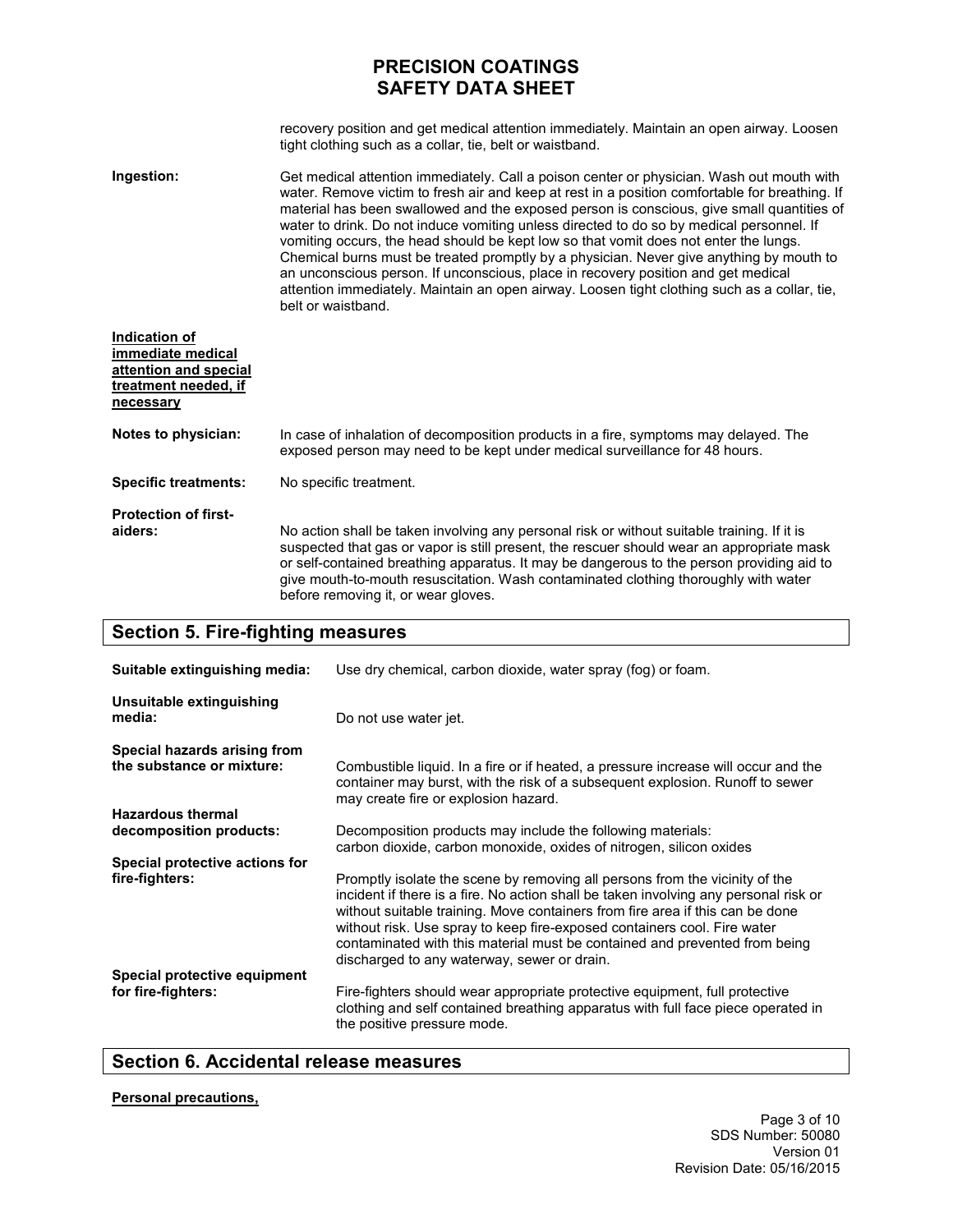### **protective equipment and emergency procedures**

| For non-emergency personnel:                                    | No action shall be taken involving any personal risk or without suitable<br>training. Evacuate surrounding areas. Keep unnecessary and unprotected<br>personnel from entering. Do not touch or walk through spilled material. Shut<br>off all ignition sources. No flares, smoking or flames in hazard area. Avoid<br>breathing vapor or mist. Provide adequate ventilation. Wear appropriate<br>respirator when ventilation is inadequate. Put on appropriate personal<br>protective equipment.                                                                                                                                                                                                                                                                      |
|-----------------------------------------------------------------|-----------------------------------------------------------------------------------------------------------------------------------------------------------------------------------------------------------------------------------------------------------------------------------------------------------------------------------------------------------------------------------------------------------------------------------------------------------------------------------------------------------------------------------------------------------------------------------------------------------------------------------------------------------------------------------------------------------------------------------------------------------------------|
| For emergency responders:                                       | If specialized clothing is required to deal with the spillage, take note of any<br>information in Section 8 on suitable and unsuitable materials. See also the<br>information in "For non-emergency personnel".                                                                                                                                                                                                                                                                                                                                                                                                                                                                                                                                                       |
| <b>Environmental precautions:</b>                               | Avoid dispersal of spilled material and runoff and contact with soil, waterways,<br>drains and sewers. Inform the relevant authorities if the product has caused<br>environmental pollution (sewers, waterways, soil or air).                                                                                                                                                                                                                                                                                                                                                                                                                                                                                                                                         |
| <b>Methods and material for</b><br>containment and cleaning up: | Eliminate sources of ignition. Absorb spill with inert material (e.g. dry sand or<br>earth), then place in a chemical waste container. Avoid runoff into storm<br>sewers and ditches which lead to waterways. Use only non-combustible<br>material for clean-up. Recover by pumping (use explosion proof or hand<br>pump). Use clean, non-sparking tools to collect absorbed materials. Eliminate<br>all ignition sources. Prevent additional discharge of material is able to do so<br>safely. Do not touch or walk through spilled material. Collect spilled materials<br>for disposal. Wear appropriate personal protective equipment (see Section 8<br>Exposure controls/personal protection). Evacuate unnecessary personnel. Do<br>not apply water to the leak. |

## **Section 7. Handling and storage**

| Precautions for safe handling:                                      | Do not handle until all safety precautions have been read and understood.<br>Persons with a history of skin sensitization problems should not be employed<br>in any process in which this product is used. Do not get in eyes or on skin or<br>clothing. Do not swallow. Avoid breathing vapor or mist. Use only with<br>adequate ventilation. Wear appropriate respirator when ventilation is<br>inadequate. Do not enter storage areas and confined spaces unless<br>adequately ventilated. Keep in the original container or an approved<br>alternative made from a compatible material, kept tightly closed when not in<br>use. Store and use away from heat, sparks, open flame or any other ignition<br>source. Use explosion proof electrical equipment. Empty containers retain<br>product residue and can be hazardous. Do not reuse container. Ground and<br>bond containers when transferring material. Eating, drinking and smoking<br>should be prohibited in areas where this material is handled, stored and<br>processed. Workers should wash hands and face before eating, drinking and<br>smoking. Remove contaminated clothing and protective equipment before<br>entering eating areas. See also Section 8 for additional information on hygiene<br>measures. |
|---------------------------------------------------------------------|-----------------------------------------------------------------------------------------------------------------------------------------------------------------------------------------------------------------------------------------------------------------------------------------------------------------------------------------------------------------------------------------------------------------------------------------------------------------------------------------------------------------------------------------------------------------------------------------------------------------------------------------------------------------------------------------------------------------------------------------------------------------------------------------------------------------------------------------------------------------------------------------------------------------------------------------------------------------------------------------------------------------------------------------------------------------------------------------------------------------------------------------------------------------------------------------------------------------------------------------------------------------------------------|
| Conditions for safe storage,<br>including any<br>incompatibilities: | Store in accordance with local regulations. Store in a segregated and<br>approved area. Store in original container protected from direct sunlight in a<br>dry, cool and well-ventilated area, away from incompatible materials (see<br>Section 10) and food and drink. Store locked up. Eliminate all ignition sources.<br>Separate from oxidizing materials. Keep container tightly closed and sealed                                                                                                                                                                                                                                                                                                                                                                                                                                                                                                                                                                                                                                                                                                                                                                                                                                                                           |
|                                                                     | Page 4 of 1<br>SDS Number: 5008                                                                                                                                                                                                                                                                                                                                                                                                                                                                                                                                                                                                                                                                                                                                                                                                                                                                                                                                                                                                                                                                                                                                                                                                                                                   |

 $\overline{\mathbf{0}}$ SDS Number: 50080 Version 01 Revision Date: 05/16/2015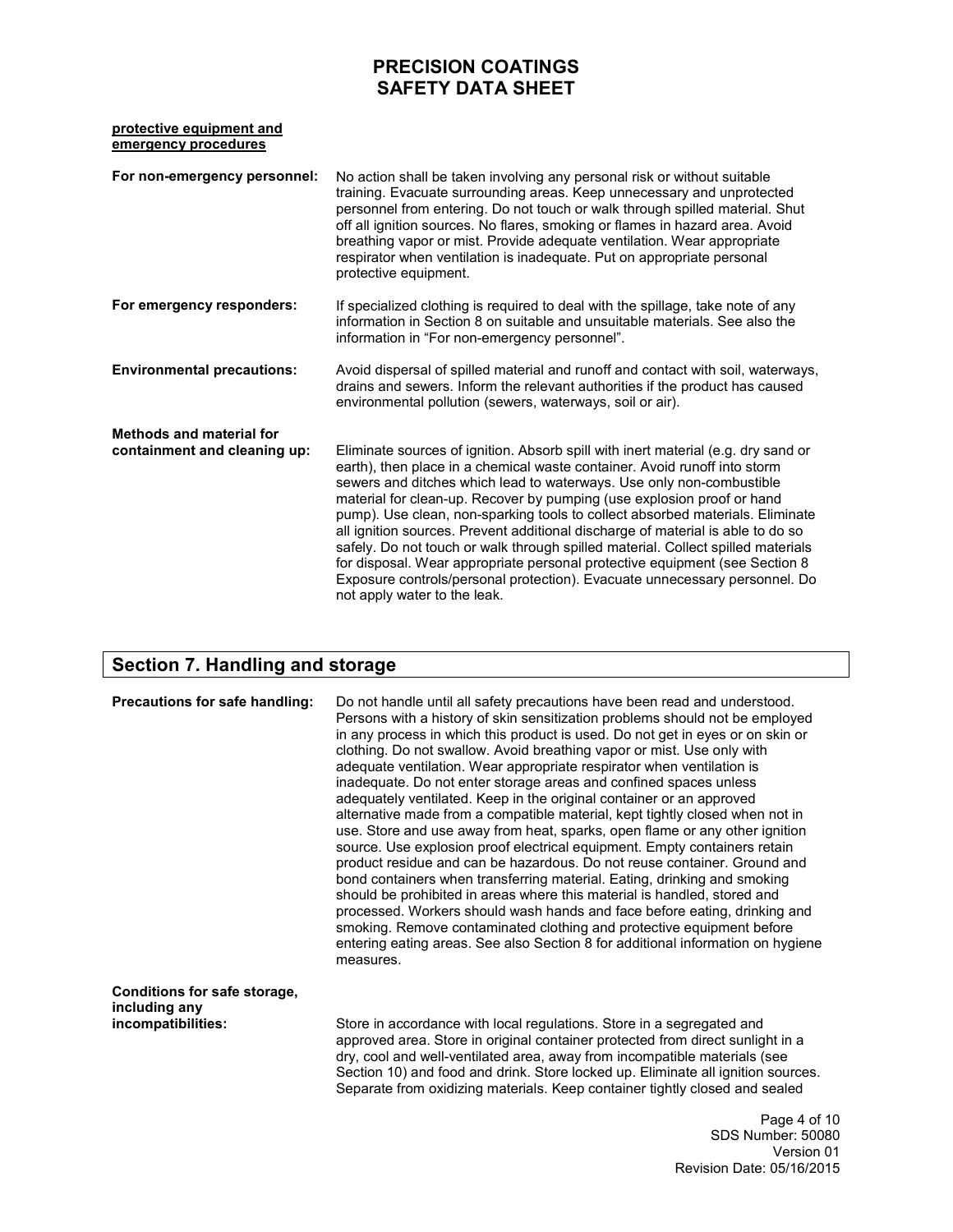until ready for use. Containers that have been opened must be carefully resealed and kept upright to prevent leakage. Do not store in unlabeled containers. Use appropriate containment to avoid environmental contamination.

## **Section 8. Exposure controls / personal protection**

### **Control parameters Occupational exposure limits**

| <b>U.S. ACGIH Threshold Limit Values</b>                           |                           |                                                                                 |                                                                                                                                                                                                                                                                                                                                                                                                                                                                                                                                                                                         |
|--------------------------------------------------------------------|---------------------------|---------------------------------------------------------------------------------|-----------------------------------------------------------------------------------------------------------------------------------------------------------------------------------------------------------------------------------------------------------------------------------------------------------------------------------------------------------------------------------------------------------------------------------------------------------------------------------------------------------------------------------------------------------------------------------------|
| <b>Components</b>                                                  | <b>Type</b>               | Value                                                                           | Form                                                                                                                                                                                                                                                                                                                                                                                                                                                                                                                                                                                    |
| Ethanol<br>Methanol                                                | <b>STEL</b><br><b>TWA</b> | 1000ppm<br>262 mg/m3, 200ppm                                                    | SKIN-DES                                                                                                                                                                                                                                                                                                                                                                                                                                                                                                                                                                                |
|                                                                    | <b>STEL</b>               | 328 mg/m3, 250ppm                                                               | Can be absorbed through the<br>skin                                                                                                                                                                                                                                                                                                                                                                                                                                                                                                                                                     |
| U.S. OSHA Table Z-1 Limits for Air Contaminants (29 CFR 1910.1000) |                           |                                                                                 |                                                                                                                                                                                                                                                                                                                                                                                                                                                                                                                                                                                         |
| <b>Components</b>                                                  | <b>Type</b>               | <b>Value</b>                                                                    | Form                                                                                                                                                                                                                                                                                                                                                                                                                                                                                                                                                                                    |
| Ethanol                                                            | PEL                       | 1000ppm<br>1900 mg/m3                                                           |                                                                                                                                                                                                                                                                                                                                                                                                                                                                                                                                                                                         |
| Methanol                                                           | PEL                       | 200ppm<br>260 mg/m3                                                             | SKIN-DES<br>Can be absorbed through the<br>skin                                                                                                                                                                                                                                                                                                                                                                                                                                                                                                                                         |
| <b>USA. NIOSH REL</b>                                              |                           |                                                                                 |                                                                                                                                                                                                                                                                                                                                                                                                                                                                                                                                                                                         |
| <b>Components</b>                                                  | <b>Type</b>               | Value                                                                           | Form                                                                                                                                                                                                                                                                                                                                                                                                                                                                                                                                                                                    |
| Ethanol                                                            | <b>TWA</b>                | 1000ppm<br>1900 mg/m3                                                           |                                                                                                                                                                                                                                                                                                                                                                                                                                                                                                                                                                                         |
| Methanol                                                           | <b>TWA</b>                | 200ppm, 260 mg/m3                                                               | SKIN-DES                                                                                                                                                                                                                                                                                                                                                                                                                                                                                                                                                                                |
|                                                                    | <b>STEL</b>               | 250ppm, 325 mg/m3                                                               | Can be absorbed through the<br>skin                                                                                                                                                                                                                                                                                                                                                                                                                                                                                                                                                     |
| Appropriate engineering                                            |                           |                                                                                 |                                                                                                                                                                                                                                                                                                                                                                                                                                                                                                                                                                                         |
| controls:                                                          |                           |                                                                                 | Use only with adequate ventilation. Use process enclosures, local exhaust ventilation or other                                                                                                                                                                                                                                                                                                                                                                                                                                                                                          |
|                                                                    |                           | engineering controls to keep worker exposure to airborne contaminants below any |                                                                                                                                                                                                                                                                                                                                                                                                                                                                                                                                                                                         |
|                                                                    |                           |                                                                                 | recommended or statutory limits. The engineering controls also need to keep gas, vapor or dust                                                                                                                                                                                                                                                                                                                                                                                                                                                                                          |
|                                                                    |                           |                                                                                 | concentrations below any lower explosive limits. Use explosion-proof ventilation equipment.                                                                                                                                                                                                                                                                                                                                                                                                                                                                                             |
| <b>Individual protection measures</b>                              |                           |                                                                                 |                                                                                                                                                                                                                                                                                                                                                                                                                                                                                                                                                                                         |
| <b>Hygiene measures:</b>                                           |                           |                                                                                 | Wash hands, forearms and face thoroughly after handling chemical products, before eating,<br>smoking and using the lavatory and at the end of the working period. Appropriate techniques<br>should be used to remove potentially contaminated clothing. Wash contaminated clothing before<br>reusing. Ensure that eyewash stations and safety showers are close to the workstation location.                                                                                                                                                                                            |
| <b>Eye/face protection:</b>                                        |                           | full-face respirator may be required instead.                                   | Safety eyewear complying with an approved standard should be used when a risk assessment<br>indicates this is necessary to avoid exposure to liquid splashes, mists, gases or dusts. If contact<br>is possible, the following protection should be worn, unless the assessment indicates a higher<br>degree of protection: chemical splash goggles and/or face shield. If inhalation hazards exist, a                                                                                                                                                                                   |
| <b>Skin protection</b>                                             |                           |                                                                                 |                                                                                                                                                                                                                                                                                                                                                                                                                                                                                                                                                                                         |
| Hand protection:                                                   | accurately estimated.     |                                                                                 | Chemical-resistant, impervious gloves complying with an approved standard should be worn at<br>all times when handling chemical products if a risk assessment indicates this is necessary.<br>Considering the parameters specified by the glove manufacturer, check during use that the<br>gloves are still retaining their protective properties. It should be noted that the time to<br>breakthrough for any glove material may be different for different glove manufacturers. In case<br>of mixtures, consisting if several substances, the protection time of the gloves cannot be |
|                                                                    |                           |                                                                                 | Page 5 of 10<br>SDS Number: 50080                                                                                                                                                                                                                                                                                                                                                                                                                                                                                                                                                       |

SDS Number: 50080 Version 01 Revision Date: 05/16/2015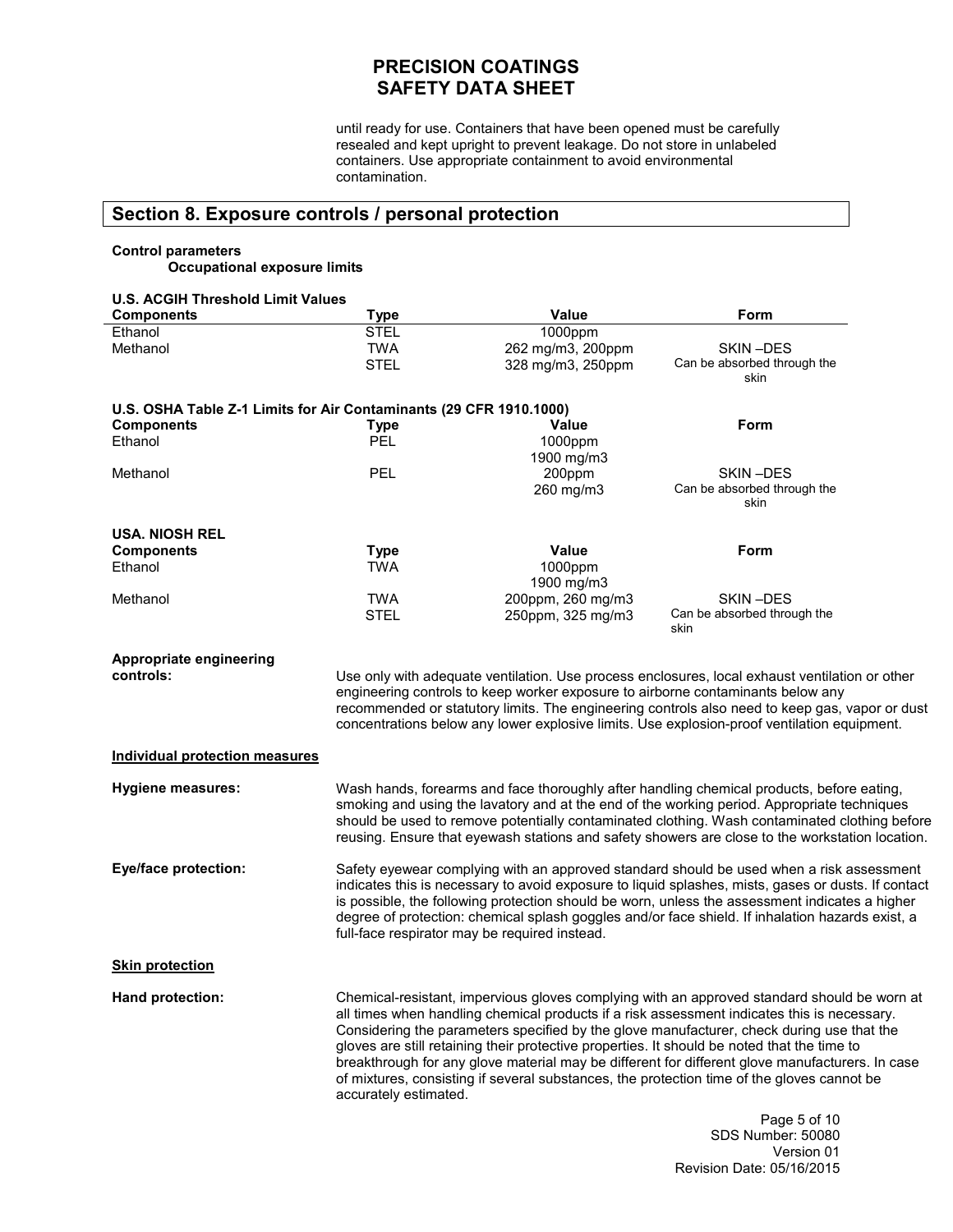| <b>Body protection:</b>        | Personal protective equipment for the body should be selected based on the task being<br>performed and the risks involved and should be approved by a specialist before handling this<br>product.                                                                                                                             |
|--------------------------------|-------------------------------------------------------------------------------------------------------------------------------------------------------------------------------------------------------------------------------------------------------------------------------------------------------------------------------|
| Other skin protection:         | Appropriate footwear and any additional skin protection measures should be selected based on<br>the task being performed and the risks involved and should be approved by a specialist before<br>handling this product.                                                                                                       |
| <b>Respiratory protection:</b> | Use a properly fitted, air-purifying or supplied-air respirator complying with an approved standard<br>if a risk assessment indicated this is necessary. Respirator selection must be based on known or<br>anticipated exposure levels, the hazards of the product and the safe working limits of the<br>selected respirator. |

# **Section 9. Physical & Chemical Properties**

### **Appearance**

| <b>Physical state:</b><br>Form:<br>Color:               | Liquid<br>Liquid<br>Colorless |
|---------------------------------------------------------|-------------------------------|
| Odor:                                                   | Amine-like                    |
| Odor threshold:                                         | Not available                 |
| pH:                                                     | Not available                 |
| Melting point/freezing point:                           | Not available                 |
| Initial boiling point and boiling<br>range:             | 210°C (428°F)                 |
| Flash point:                                            | 82°C (179°F) (Tag closed cup) |
| <b>Evaporation rate:</b>                                | Not available                 |
| <b>Upper/lower flammability or</b><br>explosive limits: | Not available                 |
| Vapor pressure:                                         | Not available                 |
| Vapor density:                                          | 1 Air = 1<br>≻                |
| <b>Relative density:</b>                                | 0.982                         |
| Solubility(ies):                                        | Not available                 |
| <b>Partition coefficient: n-</b><br>octanol/water:      | Not available                 |
| Auto-ignition temperature:                              | Not available                 |
| <b>Decomposition temperature:</b>                       | Not available                 |
| <b>Viscosity:</b>                                       | Not available                 |
| <b>Other information:</b>                               | No additional information     |

## **Section 10. Chemical stability & reactivity information**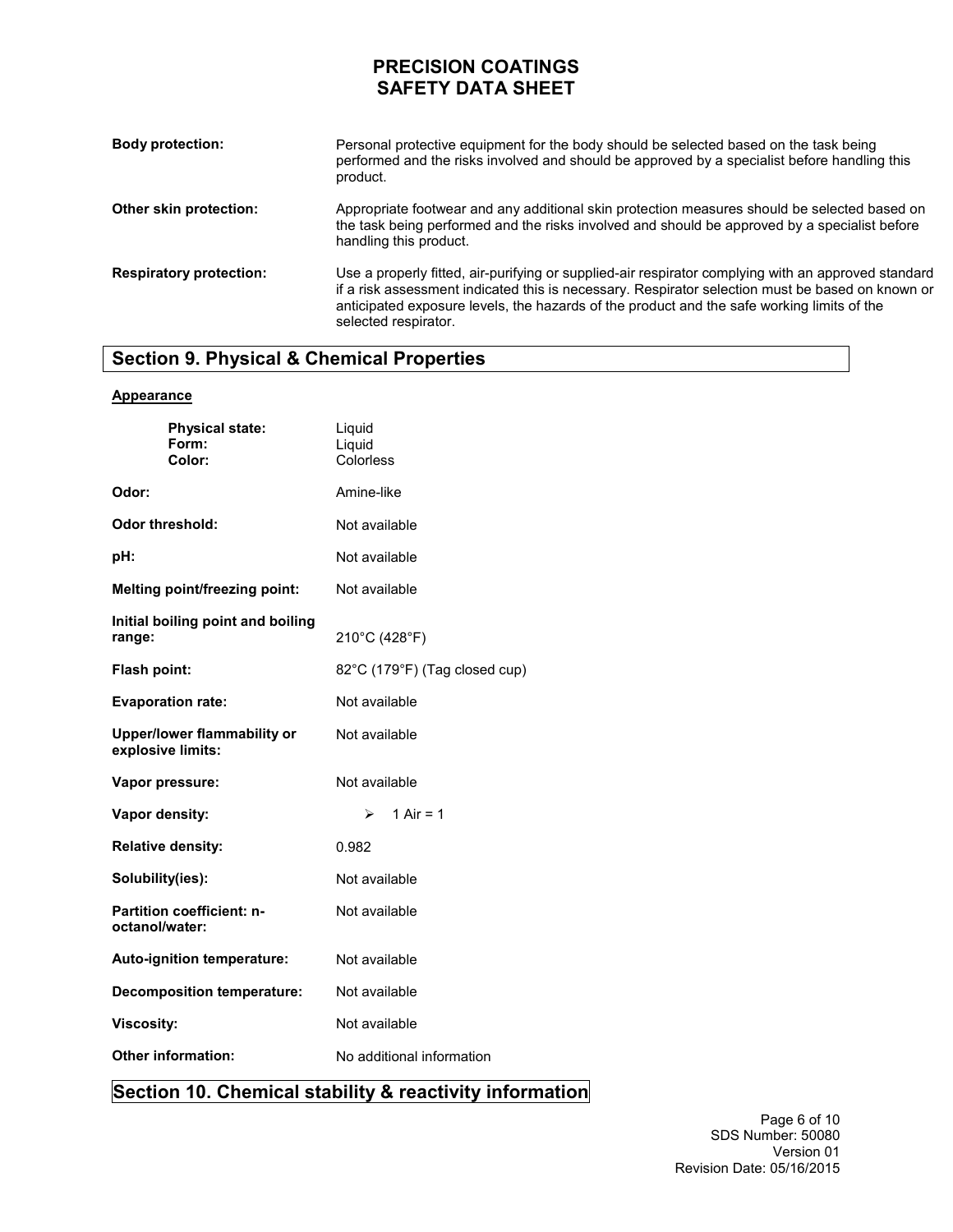| <b>Reactivity:</b>                               | None known.                                                                                                                                                                                                                                                                                                                                                                                                                                                                                            |
|--------------------------------------------------|--------------------------------------------------------------------------------------------------------------------------------------------------------------------------------------------------------------------------------------------------------------------------------------------------------------------------------------------------------------------------------------------------------------------------------------------------------------------------------------------------------|
| <b>Chemical stability:</b>                       | Stable.                                                                                                                                                                                                                                                                                                                                                                                                                                                                                                |
| <b>Possibility of</b><br>hazardous<br>reactions: | None known.                                                                                                                                                                                                                                                                                                                                                                                                                                                                                            |
| <b>Conditions to</b><br>avoid:                   | All possible sources of ignition (heat, sparks, flame). Do not pressurize, cut, weld, braze,<br>solder, drill, grind or expose containers to heat or sources of ignition. Do not allow vapor to<br>accumulate in low or confined areas.                                                                                                                                                                                                                                                                |
| Incompatible<br>materials:                       | Reactive or incompatible with the following materials:<br>oxidizing material<br>water,<br>Reaction with water or other aqueous media is rapid and exothermic. The addition of small<br>amounts of water (in the range of 2-15%) can produce an exothermic reaction which<br>generates alcohol to the extent that the resulting solution can reach a temperature which<br>exceeds the flash point of the new solution. If a water solution is desired, add the product to<br>water, and not vice versa. |
| <b>Hazardous</b><br>decomposition<br>products:   | Under normal conditions of storage and use, hazardous decomposition products should not<br>be produced.                                                                                                                                                                                                                                                                                                                                                                                                |

## **Section 11. Toxicological information**

### **Information on toxicological effects**

| <b>Acute toxicity</b>       |                                                                                                                                                                                  |
|-----------------------------|----------------------------------------------------------------------------------------------------------------------------------------------------------------------------------|
| <b>Conclusion/summary:</b>  | Not available                                                                                                                                                                    |
| Oral:                       | 1-propanamine, 3-(triethoxysilyl)-: Oral LD50 (Rat): 3,000 mg/kg OECD-<br>Guideline 401 (Acute Oral Toxicity)<br>3-(trimethoxysilyl)propylamine: Oral LD50 (Rat): 3,000 mg/kg    |
| Dermal:                     | 1-propanamine, 3-(triethoxysilyl)-: Dermal LD50: (Rabbit-Male): >2,000<br>mg/kg OECD Test Guideline 402<br>3-(trimethoxysilyl)propylamine: Dermal LD50: (Rat-Male): 11,000 mg/kg |
| Inhalation:                 | 1-propanamine, 3-(triethoxysilyl)-: LC50 (Aerosols) (Rat-Male): >7.35 mg/l,<br>4 h                                                                                               |
| <b>Irritation/Corrosion</b> |                                                                                                                                                                                  |
| Skin:                       | 1-propanamine, 3-(triethoxysilyl)-: (Rabbit): Corrosive to the skin<br>3-(trimethoxysilyl)propylamine: (Rabbit): Slightly irritating to the skin                                 |
| Eyes:                       | 1-propanamine, 3-(triethoxysilyl)-: (Rabbit): Severely irritating to eyes<br>3-(trimethoxysilyl)propylamine: (Rabbit): Causes severe eye irritation                              |
| <b>Respiratory:</b>         | Not available                                                                                                                                                                    |
| <b>Sensitization</b>        |                                                                                                                                                                                  |
| Skin:                       | 1-propanamine, 3-(triethoxysilyl)-: Guinea pig: Sensitizing<br>3-(trimethoxysilyl)propylamine: Guinea pig: did not elicit a delayed contact                                      |
|                             | Page 7 of 10<br>$000h$ $\ldots$ $\ldots$ $0000$                                                                                                                                  |

SDS Number: 50080 Version 01 Revision Date: 05/16/2015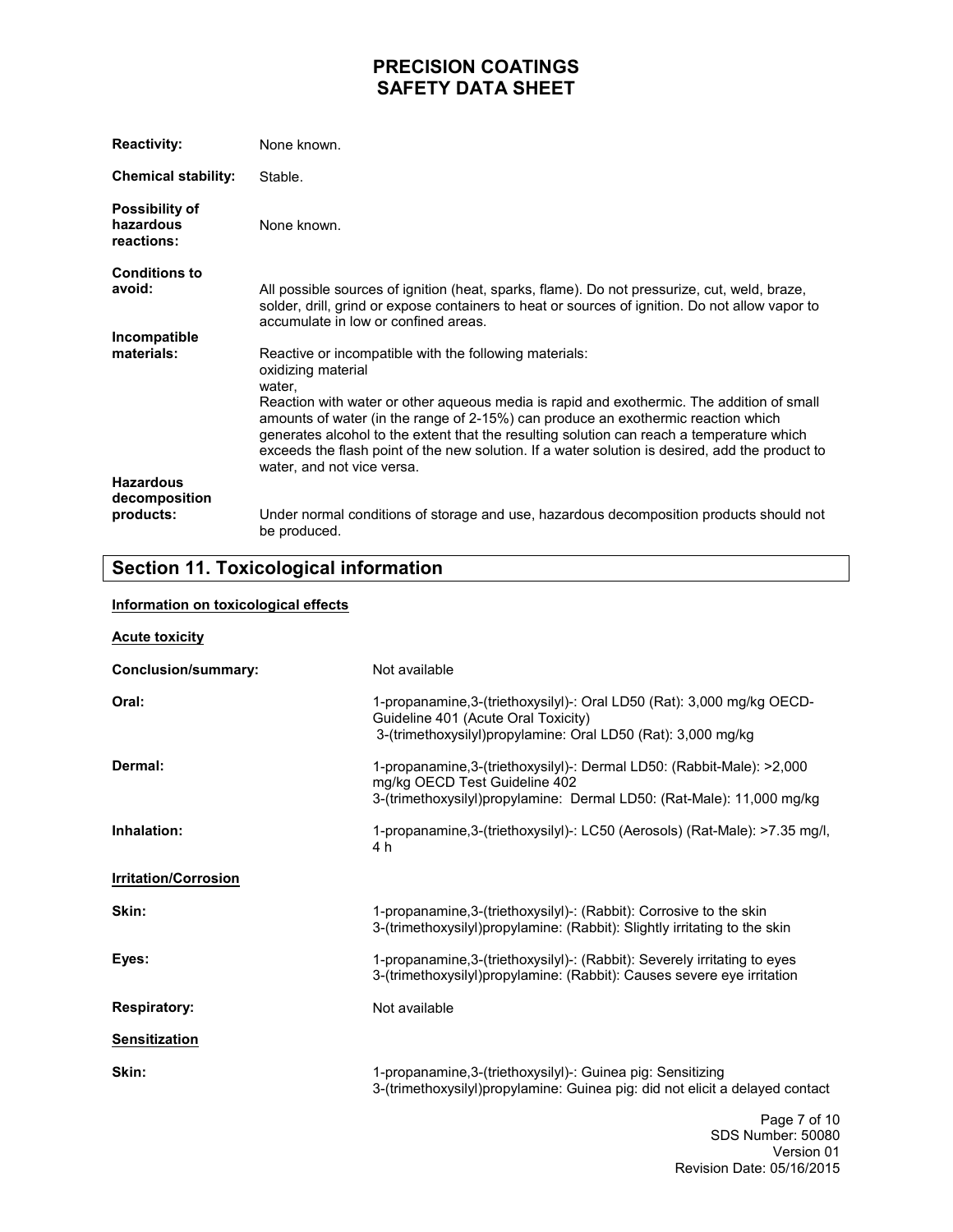hypersensitivity response 3-(trimethoxysilyl)propylamine: Guinea pig: Non-sensitizing. OECD-Guideline 406 (Skin Sensitization)

| <b>Respiratory:</b>                                                                       | Not available                                                                                                                                                                                                          |
|-------------------------------------------------------------------------------------------|------------------------------------------------------------------------------------------------------------------------------------------------------------------------------------------------------------------------|
| <b>Mutagenicity</b>                                                                       |                                                                                                                                                                                                                        |
| <b>Conclusion/Summary:</b>                                                                | Not available                                                                                                                                                                                                          |
| Carcinogenicity                                                                           |                                                                                                                                                                                                                        |
| <b>Conclusion/Summary:</b>                                                                | Not available                                                                                                                                                                                                          |
| <b>Reproductive toxicity</b>                                                              |                                                                                                                                                                                                                        |
| <b>Conclusion/Summary:</b>                                                                | Not available                                                                                                                                                                                                          |
| Specific target organ toxicity (single<br>exposure):                                      | Not available                                                                                                                                                                                                          |
| Specific target organ toxicity<br>(repeated exposure):                                    | Not available                                                                                                                                                                                                          |
| <b>Aspiration hazard:</b>                                                                 | Not available                                                                                                                                                                                                          |
| Information on likely routes of<br>exposure:                                              |                                                                                                                                                                                                                        |
| Potential acute health effects:                                                           |                                                                                                                                                                                                                        |
| Eye contact:                                                                              | Causes serious eye damage.                                                                                                                                                                                             |
| Inhalation:                                                                               | May give off gas, vapor or dust that is very irritating or corrosive to the<br>respiratory system. Exposure to decomposition products may cause a<br>health hazard. Serious effects may be delayed following exposure. |
| Skin contact:                                                                             | Causes severe burns. May cause an allergic skin reaction.                                                                                                                                                              |
| Ingestion:                                                                                | Harmful if swallowed. May cause burns to mouth, throat and stomach.                                                                                                                                                    |
| <b>Symptoms related to the physical,</b><br>chemical and toxicological<br>characteristics |                                                                                                                                                                                                                        |
| Eye contact:                                                                              | Adverse symptoms may include pain or irritation, watering, redness.                                                                                                                                                    |
| Inhalation:                                                                               | Not available                                                                                                                                                                                                          |
| Skin contact:                                                                             | Adverse symptoms may include pain or irritation, redness, blistering may<br>occur.                                                                                                                                     |
| Ingestion:                                                                                | Adverse symptoms may include stomach pains.                                                                                                                                                                            |
| Potential chronic health effects:                                                         | Not available                                                                                                                                                                                                          |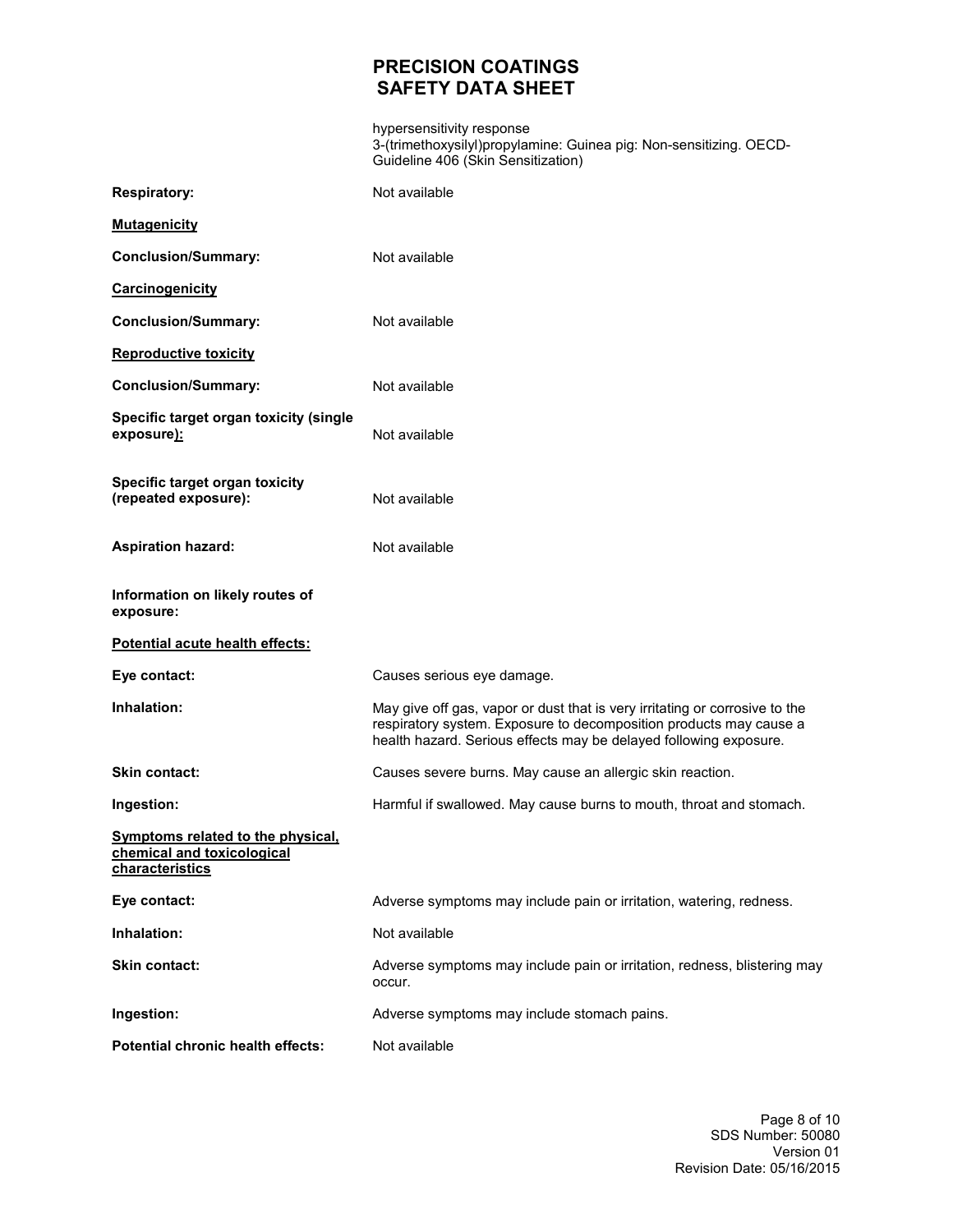## **Section 12. Ecological information**

### **Toxicity**

| <b>Acute toxicity</b><br>1-propanamine, 3-(triethoxysilyl)-:<br>Fish-Brachydaniorerio:<br>Aquatic plants-Desmodesmus subspicatus (green algae):<br>Aquatic plants-Desmodesmus subspicatus (green algae): | Acute LC50 934 mg/l static test OECD 203 96 h<br>Acute EC50 1,000 mg/l static test 72 h<br>Acute NOEC 1.3 mg/l static test 72 h |
|----------------------------------------------------------------------------------------------------------------------------------------------------------------------------------------------------------|---------------------------------------------------------------------------------------------------------------------------------|
| <b>Chronic toxicity:</b>                                                                                                                                                                                 | Not available                                                                                                                   |
| Persistence and degradability<br><b>Biodegradation:</b>                                                                                                                                                  | Not available                                                                                                                   |
| <b>Biological Oxygen Demand:</b>                                                                                                                                                                         | Not available                                                                                                                   |
| <b>Chemical Oxygen Demand</b><br>Product:                                                                                                                                                                | Not available                                                                                                                   |
| <b>BOD/COD</b> ratio:                                                                                                                                                                                    | Not available                                                                                                                   |
| <b>Bioaccumulative potential:</b>                                                                                                                                                                        | Not available                                                                                                                   |
| Mobility in soil:                                                                                                                                                                                        | Not available                                                                                                                   |
| <b>Results of PBT and vPvB assessment:</b>                                                                                                                                                               | Not available                                                                                                                   |
| Other adverse effects:                                                                                                                                                                                   | Not available                                                                                                                   |

## **Section 13. Disposal considerations**

**Disposal methods:** Dispose of waste in accordance with all local, state and federal regulations.

### **Section 14. Transport information**

#### **DOT**

|             | <b>Basic shipping requirements:</b><br>UN number<br>Proper shipping name<br><b>Hazard class</b>        | UN3066<br><b>Paint Related Material</b><br>Corrosive Liquid |
|-------------|--------------------------------------------------------------------------------------------------------|-------------------------------------------------------------|
|             | Labels required<br><b>Additional information:</b><br><b>Packaging exceptions</b><br>Packaging non bulk | 8<br>154<br>173                                             |
| <b>IATA</b> | <b>Basic shipping requirements:</b><br><b>UN Number</b><br>Proper shipping name<br><b>Hazard class</b> | 3066<br>Paint Related Material, corrosive<br>8              |
|             | Packing group                                                                                          |                                                             |

## **Section 15. Regulatory information**

#### **US federal regulations**

### **OSHA:**

This product is hazardous according to OSHA 29 CFR 1910.1200

**SARA Title III Section 313 – Toxic Chemical: Listed**